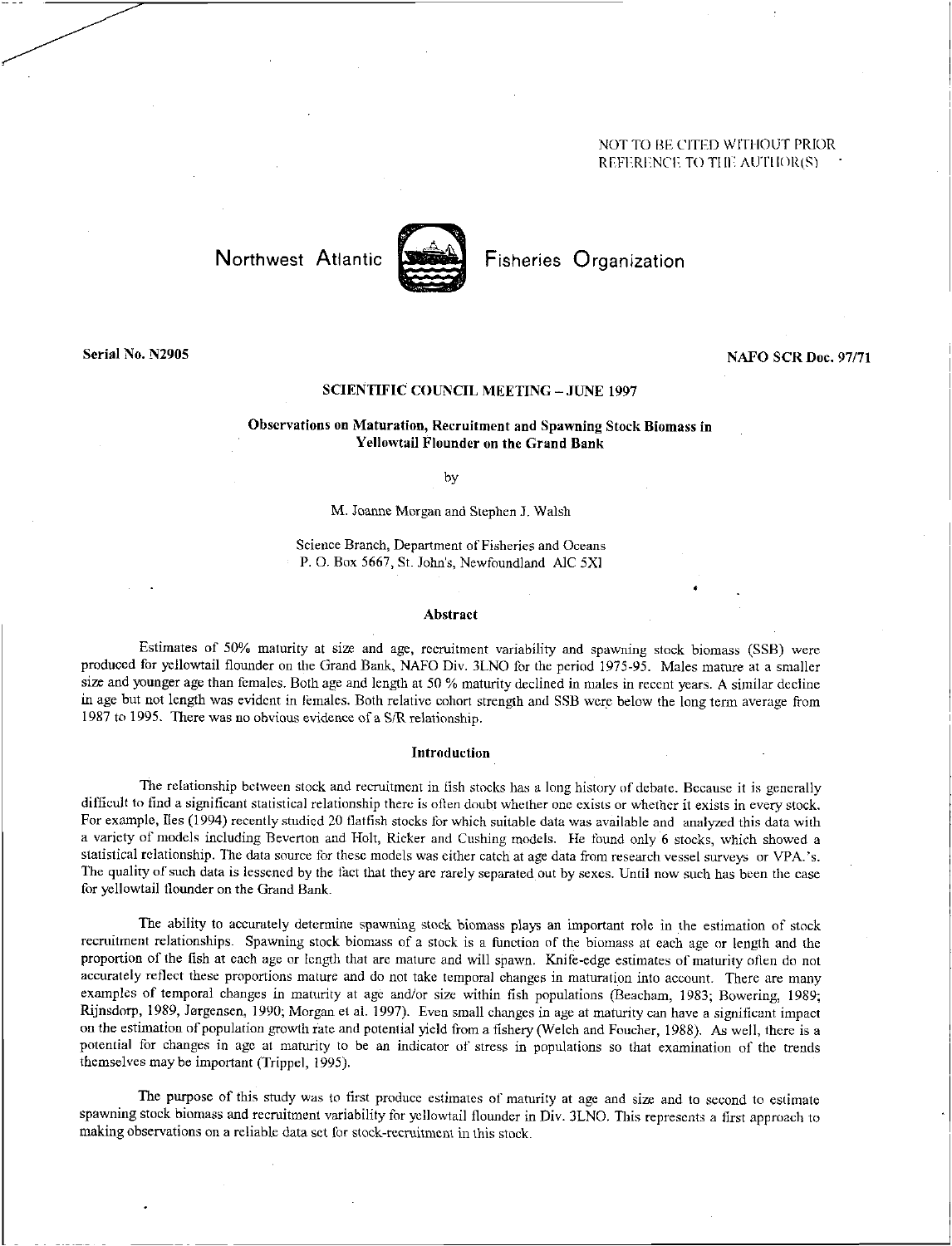$\left\{ \left. \right. \right\}$ 

# Methods

Maturity data from Canadian spring surveys in Div. 3LNO From 1975-95 were used in the analyses. Fish were assigned to the category 'mature' and 'immature' by visual examination of the gonads based on the criteria of Templeman *et at* (1978). The first stage in this scheme was classed as immature and all other stages show some evidence of maturing to spawn or of having spawned and were classed as mature. The 'other' or 'unknown' category was excluded from analyses. Because of the length stratified collection of otoliths the calculation of proportion mature at age included a weighting by the population number at length (Morgan and Hoenig, 1997). The proportion mature at length was simply the number mature at a given length divided by the total number at that length. Estimates of proportion mature at age and length and of age and length at 50% maturity (A<sub>50</sub> and L<sub>50</sub>) were produced for each year and sex using Probit analyses with a logit link function (SAS Institute Inc. 1989). Estimates were produced for Div. 3LNO stock after first weighting the observations for each Division by the population number in that Division. Only the results for years in which there was a significant fit of the model to the data are presented.

Spawning stock biomass was derived using estimates of population numbers of female fish adjusted by average weight and percent mature. Estimates of relative cohort strength were derived from a multiplicative analysis of ages 2-5 from the 1975-95 spring groundfish surveys of the Grand Bank (see Walsh et al. 1997 for details). These estimated cohort strengths were exponentiated following bias correction and plotted

#### Results and Discussion

Age at 50% maturity for males and females are shown in Fig. 1. Male  $A_{50}$  showed an increase from age 4.7 yr. in 1976 to 5.3 yr. in 1981, remaining stable till 1987 and declining from age 5.5 yr. in 1988 to 4.4 years in 1995. Female  $A_{50}$ was variable from 1977-82 and ranged from 5.5 yr. to 7.4 yr.. A gradual upward trend was evident from 1984 value of 6.2 yr. to 6.8 yr. in 1988 and this was followed by a gradual downward trend to 6.1 yr. in 1993.

Length at 50% maturity for males and females are shown in Fig. 2.  $L_{50}$  showed an upward trend from 26 cm in 1977 to 29.4 cm in 1982 and from 1984 there was a gradual decline from 30 cm to 25 cm in 1995. These trends were similar to those described above for  $A_{50}$ . Female  $L_{50}$  showed an upward trend from 33.7 cm in 1976 to 36.8 cm in 1978 and was followed by a decline to 34 cm in 1979. Since that time there were no obvious trends in the data and the long term average  $L_{50}$  was 34 cm.

Annual differences in age and length at 50 % maturity can be caused by a number of factors chief among them arc: growth rates, geographical area, year class strength, size of SSB and environmental conditions. In order to understand some of the trends it shall be necessary to examine the effect of these covariates, in particular differences in length at first maturity.

Maturity at age and size has also been examined for American plaice in Div. 3LNO (Morgan et al. 1996; 1997). This species has shown large declines in size and age at maturity over the 1975-95 time period. For example, female  $L_{50}$ decreased from 39 to 33 cm and  $A_{50}$  from 11 to 8 years.

The relative cohort strengths arc plotted in Fig. 3 and show that there has been considerable variability around average recruitment over the time period. Cohort strength has been below the long-term average every year since 1981; the exception being the 1986 cohorts. The SSB in Fig. 4 also showed a lot of variability around the long-term average of 35,000 t and in latter years the SSB was at extreme low levels since 1987.

Fig. 5 shows the S/R data using the relative cohort strengths plotted against female SSB. Recruitment appears to vary widely over a narrow range of SSB and the data may have some temporal trends. Recruitment may be independent of stock size and whether this is due to some environmental or density dependence effects is not known. Walsh (1994) examined recruitment variability in 14 populations of American plaice in the North Atlantic and suggested that recruitment variability in Grand Bank plaice was being regulated by density dependent processes in the juvenile stage. This could be a feature of flatfish at mid-latitudes where juveniles share their ocean habitats with adults of the same species. Morgan et al. 1997 also found that recruitment varied widely over a variety of SSB sizes and that temporal trends in the data may mask the true relationships. In both species, with such low SSB in the latter years it may not be biologically possible to produce a high level of recruitment at low stock size.

Commonality of variability in recruitment, SSB and S/R relationships in yellowtail flounder and American plaice requires further investigations. Similar trends may be expected in the data since they share common life histories and habitat in the offshore.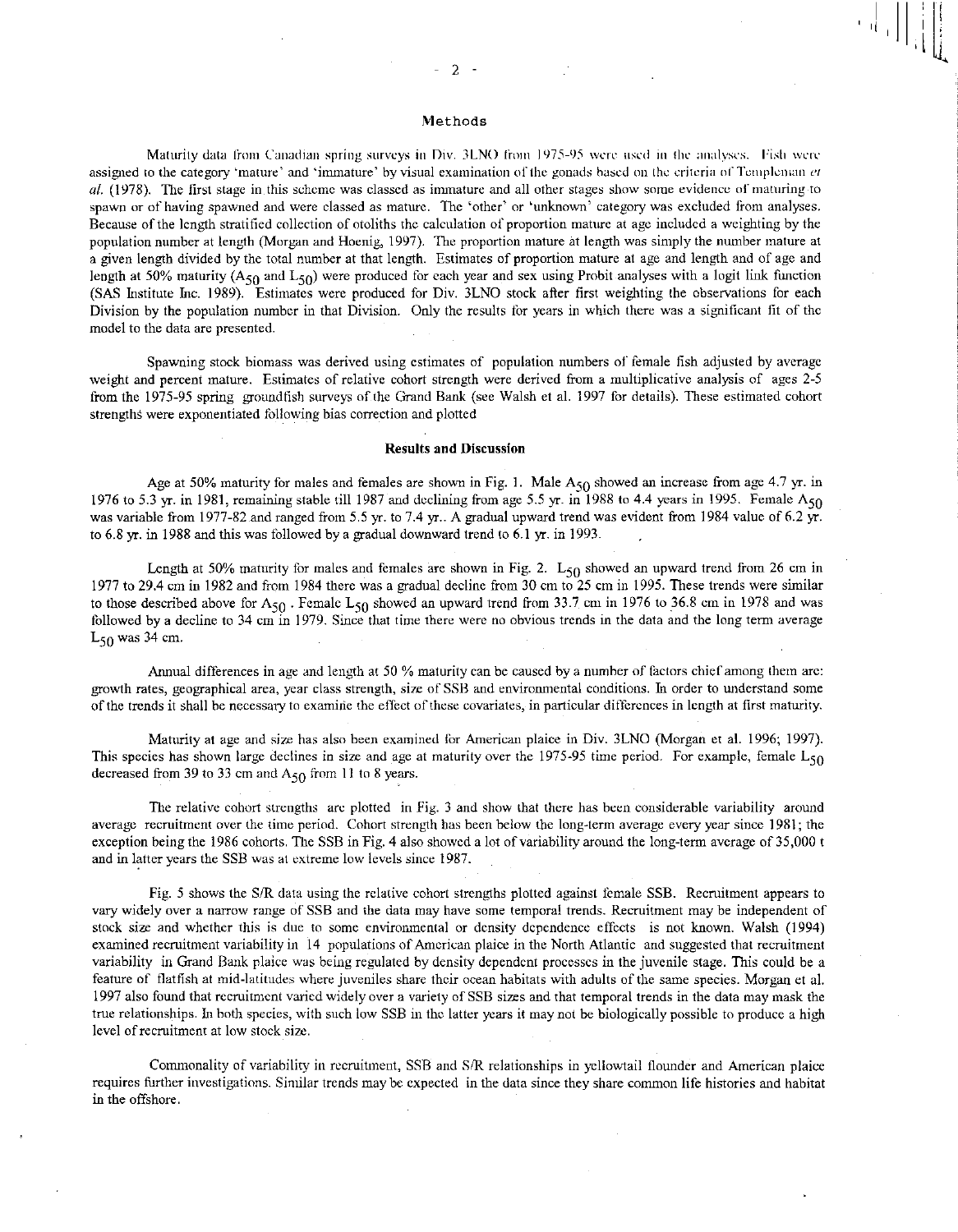### References

- Beacham, T.D. 1983. Variability in median size and age at sexual maturity of Atlantic cod, *Groins tnorhua,* on the Scotian shelf in the northwest Atlantic ocean. Fish. Bull. 81: 303-321.
- Bowering, W.R. 1989. Witch flounder distribution off southern Newlbundland, and changes in age, growth, and sexual maturity patterns with commercial exploitation. Trans. Amer. Fish. Soc. 118: 659-669.
- Iles, T.C. 1994. A review of stock-recruitment relationships with reference to flatfish populations. Neth. J. Sea Res. 32:399-420..
- Jorgensen, T. 1990. Long-term changes in age at sexual maturity of northeast Arctic cod *(Gallus rnorhua* L.) J. Cons. int. Explor. Mer. 46: 235-248.
- Morgan, M.J. and J.M. Hoenig. 1997. Estimating maturity-at-age from length stratified sampling. J. Northw. Atl. Fish. Sci. 21: 51-63.
- Morgan, M.J., W.B. Brodie, S.J. Walsh, D. Power and D. Orr. 1996. An assessment of the American plaice stock in Division 3LNO. NAFO SCR Doc. 96/75, 31 p.
- Morgan, M.J., W.B. Brodie, S.J. Walsh and D. Orr. 1997. An assessment of Div. 3LNO American plaice. NAFO SCR Doc. 97/60, 49 p.
- Rijnsdorp, A.D. 1989. Maturation of male and female North Sea plaice *(Pleuronectes platessa L.*). J. Cons. int. Explor. Mer. 46:35-51.
- Templeman, W., V.M. Hodder and R. Wells. 1978. Sexual maturity and spawning in haddock, *Melanogrammus aeglefinus,*  of the southern Grand Bank. ICNAF Res.Bull. 13: 53-65.

Trippel, E.A. 1995. Age at maturity as a stress indicator in fisheries. BioScience 45:759-771.

SAS Institute Inc. 1989. SAS/STAT User's Guide, Cary, NC. SAS Institute Inc.

- Walsh, S.J. 1994. Recruitment variability in populations of long rough dab (American plaice) Hippoglossoides platessoides (Fabricius) in the North Atlantic. Neth. *J.* Sea Res. 32:421-431.
- Walsh, S.J. , W.B. Brodie, M.J. Morgan, W.R. Bowering, D.Orr and M. Veitch 1997. An assessment of the Grand Bank yellowtail flounder stock in NAFO Divisions 3LNO. NAFO SCR Doc. 97/72: 53 p.
- Welch, D.W. and R.P. Faucher. 1988. A maximum likelihood methodology for estimating length-at-maturity with application to Pacific cod *(Gallus macrocephalus)* population dynamics. Can. J. Fish. Aquat. Sci. 45: 333-343.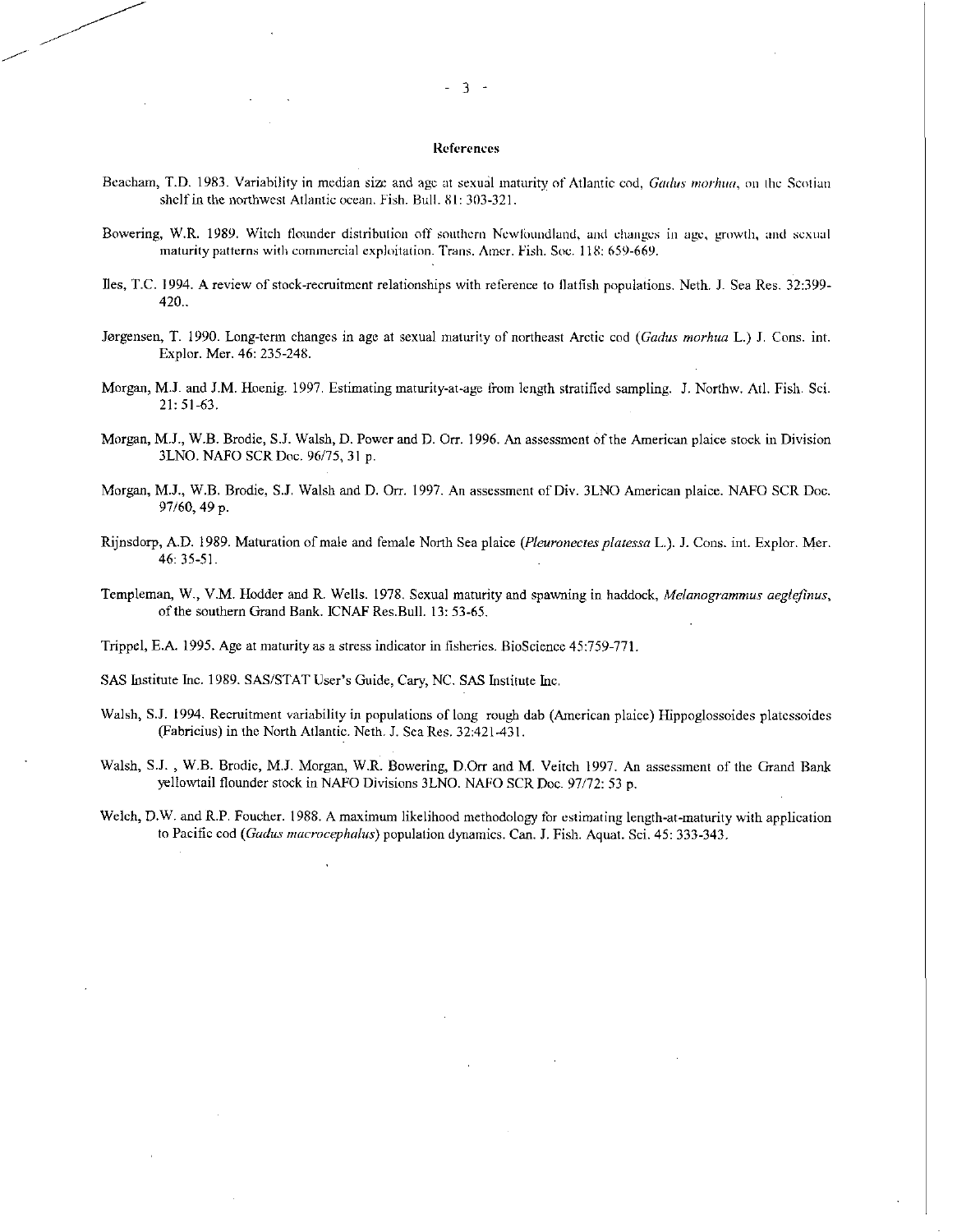



4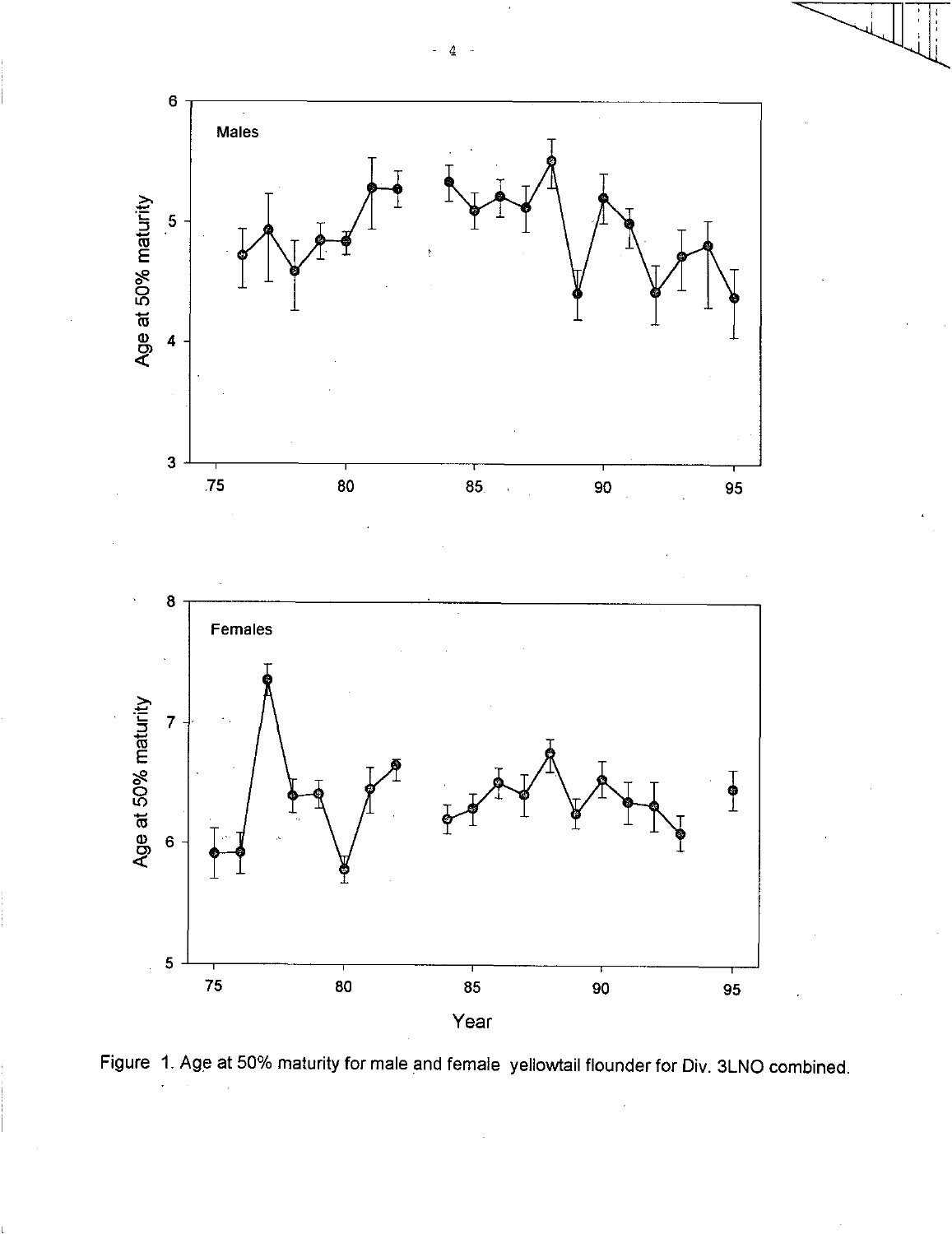

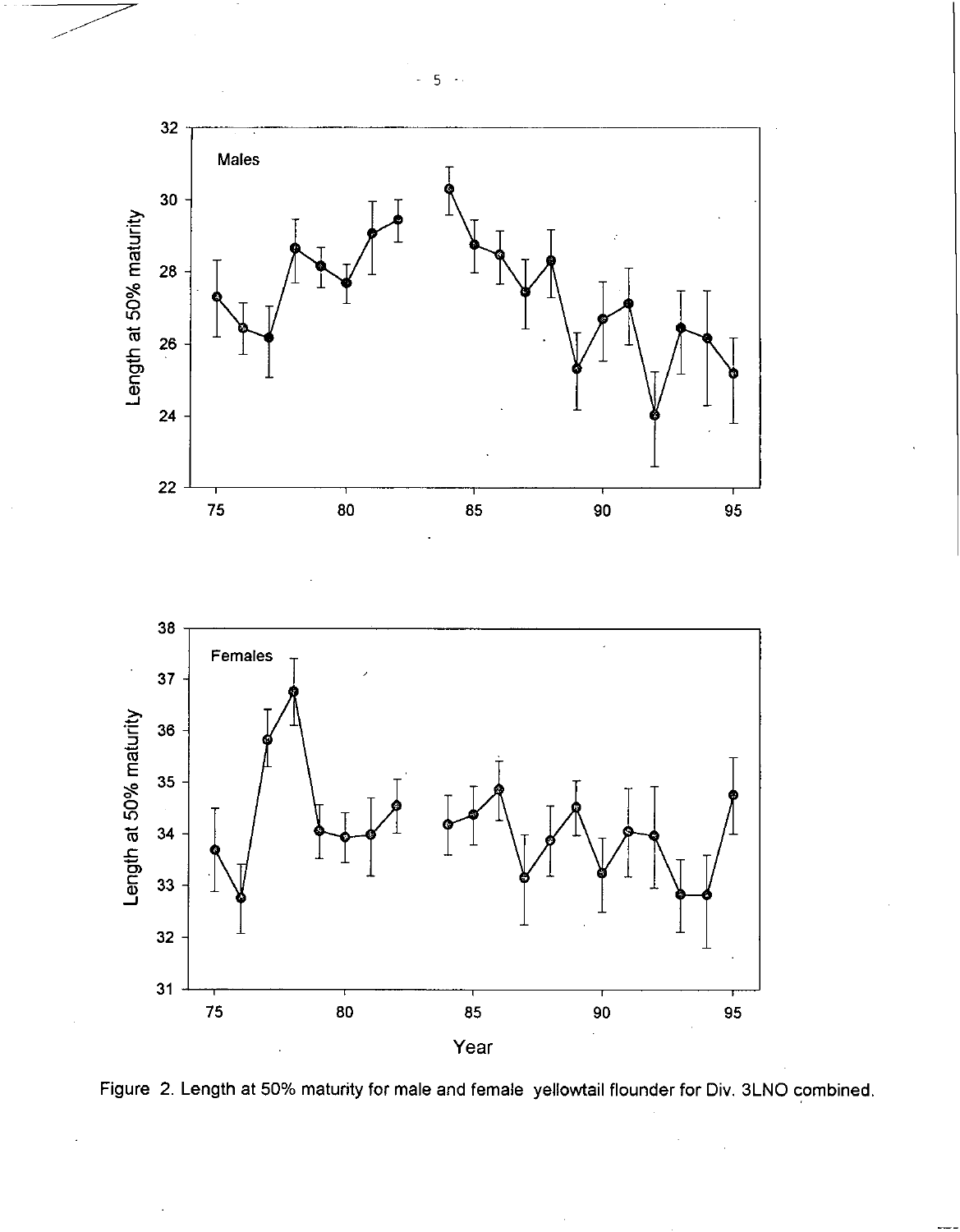

Fig. 3. Relative cohort strength derived from multiplicative analysis of ages 2-5 year from the 1975-95 spring groundfish time series.



Fig. 4. Variation in spawning stock biomass based on aplication of a maturity ogive to population numbers at age from the 1975-95 spring groundfish series

- 6